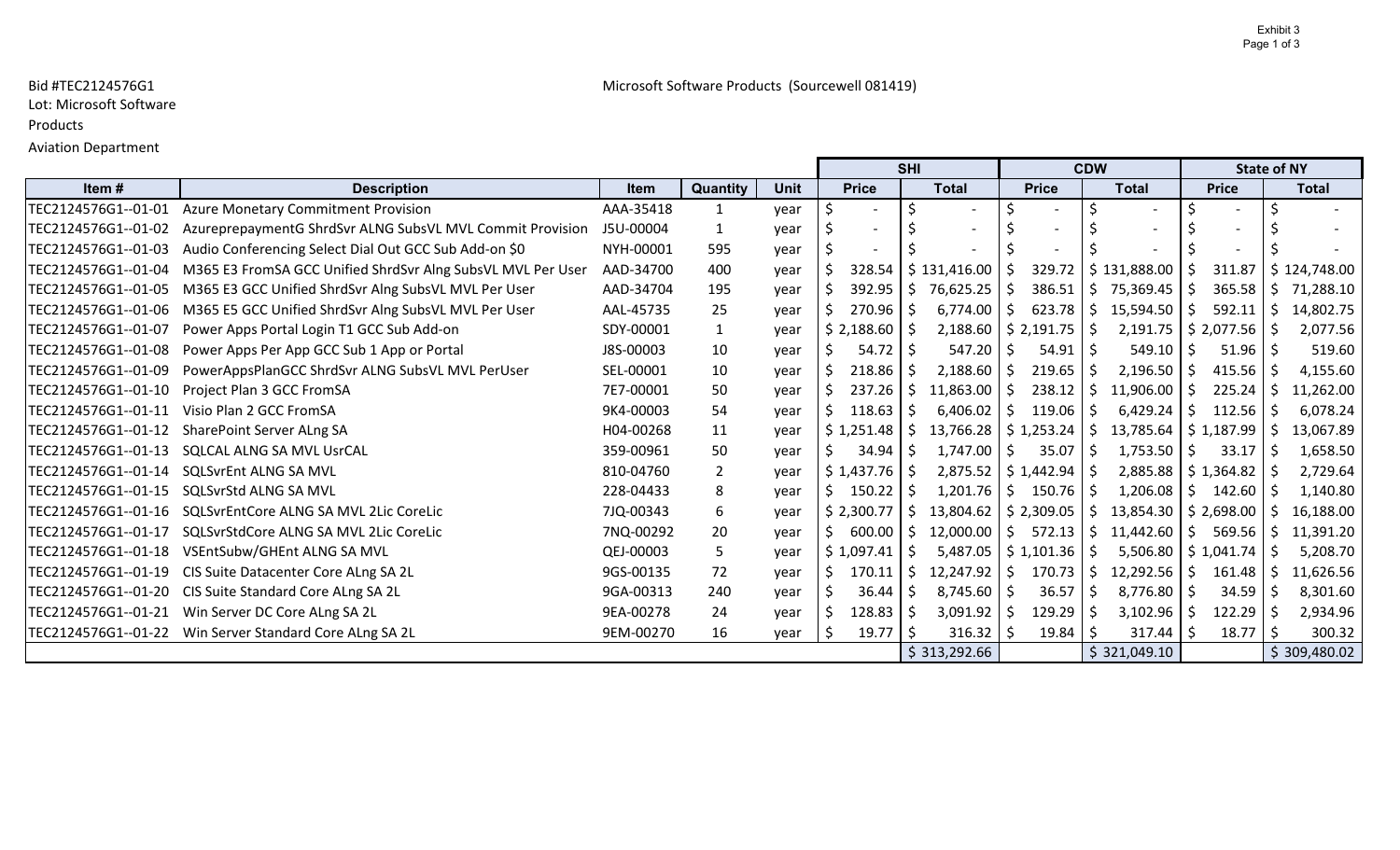## Bid #TEC2124576G1 Microsoft Software Products (Sourcewell 081419)

Lot: Microsoft EA No.

80215742 - Upgrade

Enterprise Technology Services

|                     |                                                     |           |                |             |    | <b>SHI</b>   |              |                         |            |               | <b>CDW</b>    |                             | <b>State of NY</b> |      |                               |
|---------------------|-----------------------------------------------------|-----------|----------------|-------------|----|--------------|--------------|-------------------------|------------|---------------|---------------|-----------------------------|--------------------|------|-------------------------------|
| Item#               | <b>Description</b>                                  | Item      | Qty            | <b>Unit</b> |    | <b>Price</b> |              | <b>Total</b>            |            | <b>Price</b>  |               | <b>Total</b>                | <b>Price</b>       |      | <b>Total</b>                  |
| TEC2124576G1--02-01 | OfficeProPlus ALNG SA MVL Pltfrm                    | 269-12442 | 225            | each        | -S | 97.24        | \$           | 21,879.00               | $\zeta$    | 97.59         | Ŝ.            | $21,957.75$ \$              | 101.28             | l \$ | 22,788.00                     |
| TEC2124576G1--02-02 | WINENTperDVC ALNG SA MVL Pltfrm                     | KV3-00353 | 225            | each        |    | 43.15        | -\$          | $9,708.75$ \$           |            | 43.31         | -Ŝ            | $9,744.75$ \$               | 44.97              | l \$ | 10,118.25                     |
| TEC2124576G1--02-03 | CoreCAL ALNG SA MVL PItfrm DvcCAL                   | W06-01069 | 225            | each        |    | 35.56        | S.           | 8,001.00                | -\$        | 35.69         | -Ś            | $8,030.25$ \$               | 34.94              | l S  | 7,861.50                      |
| TEC2124576G1--02-04 | Prict Std ALNG SA MVL                               | 076-01912 | 14             | each        |    | 119.63       | -S           | $1,674.82$   \$         |            | 120.06        |               | $1,680.84$ \$               | 124.54             | l S  | 1,743.56                      |
| TEC2124576G1--02-05 | PrictPro ALNG SA MVL w1PrictSvrCAL                  | H30-00238 | 60             | each        |    | 197.22       | -Ś           | 11,833.20               | Ŝ.         | 197.93        |               | $11,875.80$   \$            | 204.57             | l \$ | 12,274.20                     |
| TEC2124576G1--02-06 | VisioPro ALNG SA MVL                                | D87-01159 | 130            | each        | S  | 102.47       | \$           | 13,321.10               | -\$        | 102.84        |               | $13,369.20$   \$            | 106.83             | l S  | 13,887.90                     |
| TEC2124576G1--02-07 | VisioStd ALNG SA MVL                                | D86-01253 | 12             | each        |    | 52.85        | -\$          | 634.20                  |            | 53.04         | -Ŝ            | $636.48$ \$                 | 54.89              | l Ś  | 658.68                        |
| TEC2124576G1--02-08 | ExchgSvrEnt ALNG SA MVL                             | 395-02504 | 7              | each        | Ś  | 741.76       | -\$          | 5,192.32                | \$         | 744.43        | -Ś            | $5,211.01$   \$             | 707.91             | I \$ | 4,955.37                      |
| TEC2124576G1--02-09 | PrictSvr ALNG SA MVL                                | H22-00475 | $\overline{2}$ | each        |    | \$1,037.47   | $\mathsf{S}$ | $2,074.94$   \$1,041.21 |            |               | -Ŝ            | $2,082.42$ \$               | 990.04             | I \$ | 1,980.08                      |
| TEC2124576G1--02-10 | PrictSvrCAL ALNG SA MVL DvcCAL                      | H21-00420 | 113            | each        |    | 30.72        | S.           | 3,471.36                | \$         | 30.83         | -Ś            | $3,483.79$ \$               | 29.51              | l \$ | 3,334.63                      |
| TEC2124576G1--02-11 | SfBSvr ALNG SA MVL                                  | 5HU-00216 | 4              | each        |    | 667.65       | -\$          | $2,670.60$ \$           |            | 670.05        | -S            | $2,680.20$ \$               | $637.20$   \$      |      | 2,548.80                      |
| TEC2124576G1--02-12 | WinRmtDsktpSrvcsCAL ALNG SA MVL DvcCAL              | 6VC-01253 | 600            | each        |    | 18.40        | -Ś           | $11,040.00$   \$        |            | 18.47         |               | $11,082.00$   \$            | 19.12              | l S  | 11,472.00                     |
| TEC2124576G1--02-13 | WinRmtDsktpSrvcsCAL ALNG SA MVL UsrCAL              | 6VC-01254 | 555            | each        |    | 22.13        | -S           | 12,282.15               | -S         | 22.21         |               | $12,326.55$ $\frac{1}{5}$   | 23.02              | l S  | 12,776.10                     |
| TEC2124576G1--02-14 | M365 E3 FromSA GCC Unified ShrdSvr Alng SubsVL MVL  | AAD-34700 | 3900           | each        |    | 298.69       |              | \$1,164,891.00          | Ŝ.         | 299.77        |               | $$1,169,103.00$ $$$         | 311.87             |      | $\frac{1}{2}$ \$ 1,216,293.00 |
| TEC2124576G1--02-15 | VisioPlan2GCC ShrdSvr ALNG SubsVL MVL PerUsr        | P3U-00001 | 4              | each        | S. | 139.52       | -\$          | 558.08                  | Ŝ          | 140.03        | -S            | $560.12$   \$               | 132.48             | l S  | 529.92                        |
| TEC2124576G1--02-16 | WINVDAPerDvc ALNG SubsVL MVL PerDvc                 | 4ZF-00019 | 420            | each        |    | 100.10       | -\$          | 42,042.00               | Ŝ.         | 100.46        |               | $42,193.20$ \$              | 100.80             |      | 42,336.00                     |
| TEC2124576G1--02-17 | AudioConfGCC ShrdSvr ALNG SubsVL MVL PerUsr         | LK3-00001 | 100            | each        |    | 42.24        | -\$          | 4,224.00                | -\$        | 42.24         | Ŝ.            | $4,224.00$ \$               | 41.52              | l \$ | 4,152.00                      |
| TEC2124576G1--02-18 | ExchOnInArchGCC ShrdSvr ALNG SubsVL MVL PerUsr      | 4ES-00001 | 1550           | each        |    | 26.36        | -S           | 40,858.00               | -\$        | 26.46         |               | 41,013.00 $\vert$ \$        | 25.08              | l S  | 38,874.00                     |
| TEC2124576G1--02-19 | M365 F3 GCC Unified ShrdSvr ALNG SubsVL MVL PerUsr  | AAD-63092 | 1700           | each        |    | 105.82       | $\zeta$      | 179,894.00              | $\zeta$    | 106.20        | Ŝ.            | 180,540.00 \$               | 100.46             | 15   | 170,782.00                    |
| TEC2124576G1--02-20 | Project Plan3 GCC Shared All Lng Subs VL MVL Per U  | 7MS-00001 | 9              | each        | S. | 279.05       | -\$          | 2,511.45                | -S         | 280.05        | <sup>\$</sup> | $2,520.45$ \$               | 264.84             | l \$ | 2,383.56                      |
| TEC2124576G1--02-21 | Microsoft Visio Pro for Office 365 - See Descripti  | P3U-00001 | $\overline{2}$ | each        |    | 139.52       | $\zeta$      | 279.04                  |            | 140.03        |               | 280.06                      | 132.48             | -Ś   | 264.96                        |
| TEC2124576G1--02-22 | PwrBIProGCC ShrdSvr ALNG SubsVL MVL PerUsr          | DDJ-00001 | 10             | each        |    | 92.89        | \$           | 928.90                  | S          | 92.23         |               | $922.30$   \$               | 88.18              | 1 \$ | 881.80                        |
| TEC2124576G1--02-23 | Microsoft Project Online Professional - See Descri  | 7MS-00001 | 5              | each        |    | 279.05       | -Ś           | 1,395.25                | Ŝ.         | 280.05        | -S            | $1,400.25$ \$               | 264.84             | l \$ | 1,324.20                      |
| TEC2124576G1--02-24 | 365 E3 GCC Unified STP frm M365 F3 GCC ShrdSvr ALNG | AAD-34699 | 150            | each        |    | 250.07       | -Ŝ           | 37,510.50               | \$         | 250.97        |               | $37,645.50$ $\downarrow$ \$ | 237.39             | l S  | 35,608.35                     |
| TEC2124576G1--02-25 | AudioConfGCC ShrdSvr ALNG SubsVL MVL PerUsr         | LK3-00001 | 12             | each        |    | 42.24        | -\$          | 506.88                  | -\$        | 42.24         |               | $506.88$   \$               | $41.52$   \$       |      | 498.24                        |
| TEC2124576G1--02-26 | AudioConfGCC ShrdSvr ALNG SubsVL MVL PerUsr         | LK3-00001 | 8              | each        |    | 42.24        | -\$          | 337.92   \$             |            | 42.24         |               | $337.92$   \$               | $41.52$   \$       |      | 332.16                        |
| TEC2124576G1--02-27 | AudioConfGCC ShrdSvr ALNG SubsVL MVL PerUsr         | LK3-00001 | 1              | each        |    | 42.24        | -\$          | 42.24                   | $\vert$ \$ | 42.24         |               | $42.24$   \$                | $41.52$   \$       |      | 41.52                         |
| TEC2124576G1--02-28 | AudioConfGCC ShrdSvr ALNG SubsVL MVL PerUsr         | LK3-00001 | 15             | each        |    | 42.24        | -\$          | 633.60                  | Ŝ.         | 42.24         |               | $633.60$   \$               | 41.52              | 15   | 622.80                        |
| TEC2124576G1--02-29 | VisioPlan2GCC ShrdSvr ALNG SubsVL MVL PerUsr        | P3U-00001 | 3              | each        |    | 139.52       | \$           | $418.56$   \$           |            | $140.03$   \$ |               | 420.09 $\vert$ \$           | $132.48$   \$      |      | 397.44                        |